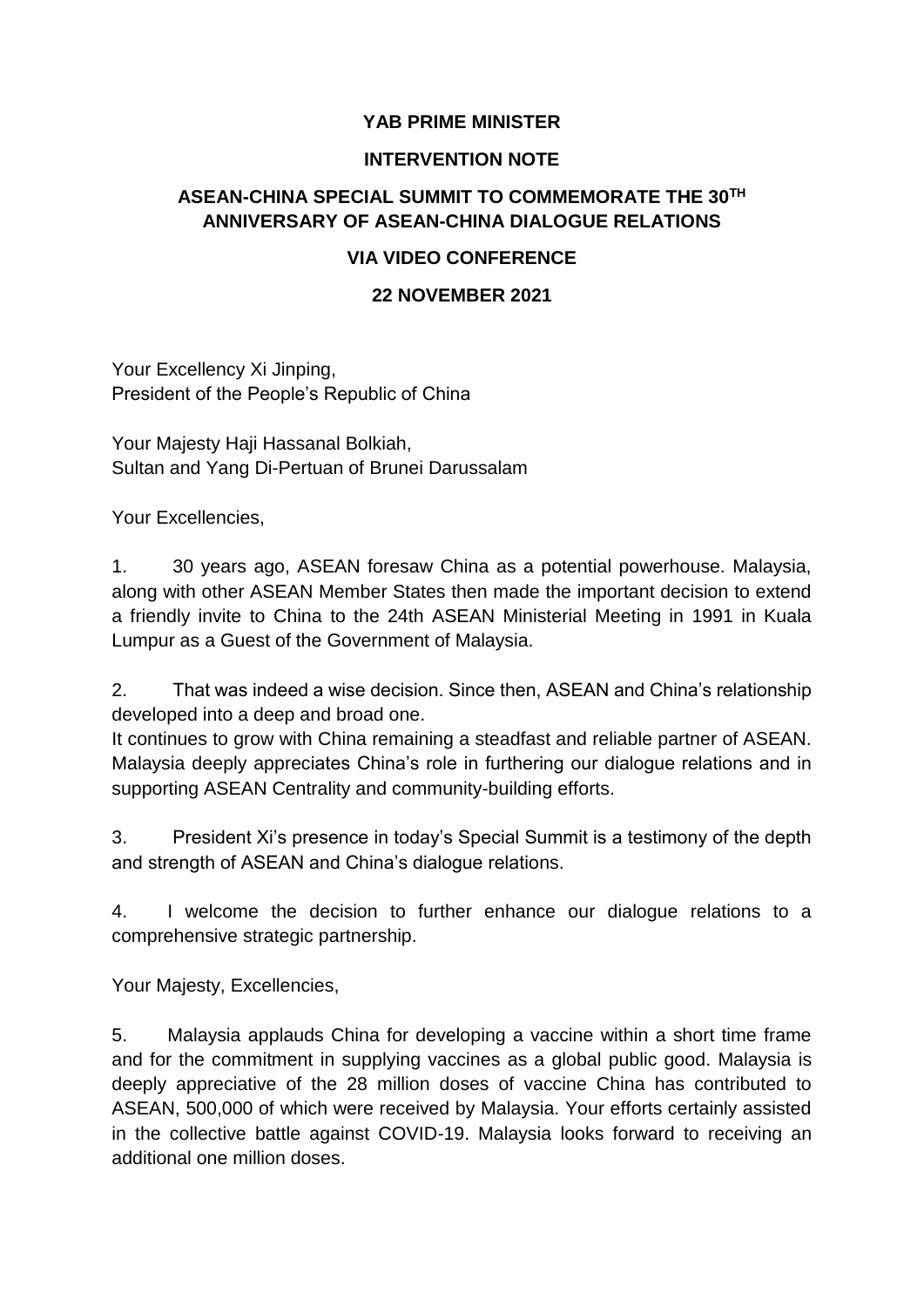6. Moving forward, ASEAN and China could enhance cooperation in public health and pharmaceutical capabilities through the sharing of technology, know-how and intellectual property. This would be helpful in upgrading ASEAN's public health systems, to ensure they are prepared to effectively deal with future health emergencies.

Your Majesty, Excellencies,

7. Malaysia's position on the South China Sea remains consistent. As a claimant state, Malaysia firmly views that matters relating to the South China Sea must be resolved peacefully and constructively in accordance with universally recognised principles of international law, including the 1982 UNCLOS.

8. Malaysia calls on all countries to remain committed towards maintaining the South China Sea as a sea of peace, stability and trade. To this end, all parties should exercise self-restraint and avoid actions that may be deemed provocative, which could further complicate the situation and escalate tensions in the area.

9. In this regard, Malaysia underscores the importance of the full and effective implementation of the Declaration on the Conduct of Parties in the South China Sea in its entirety, and the early conclusion of an effective and substantive Code of Conduct in the South China Sea.

Your Majesty, Excellencies,

10. ASEAN and China are fully aware of the need for peace and stability to attain economic development and civilised life. Malaysia is, therefore, encouraged by the constructive tone of President Xi and President Biden's virtual meeting last week.

11. China-US bilateral relations are among the most consequential in the world. While differences remain, Malaysia welcomes recognition of the collective responsibilities that both countries have towards maintaining peace, development and social progress. Although competition is inevitable, China-US relations must primarily be defined by cooperation. All countries have a duty to cooperate and collectively promote peace, security, prosperity and progress.

12. A world order based on multilateralism is vital. Such an order would enable sustainable and peaceful co-existence of civilisations that is rules-based, open, inclusive and transparent.

13. Thus, ASEAN and China could work on boosting multilateralism, especially on reforming the United Nations (UN), to ensure it remains effective and relevant amid evolving global dynamics.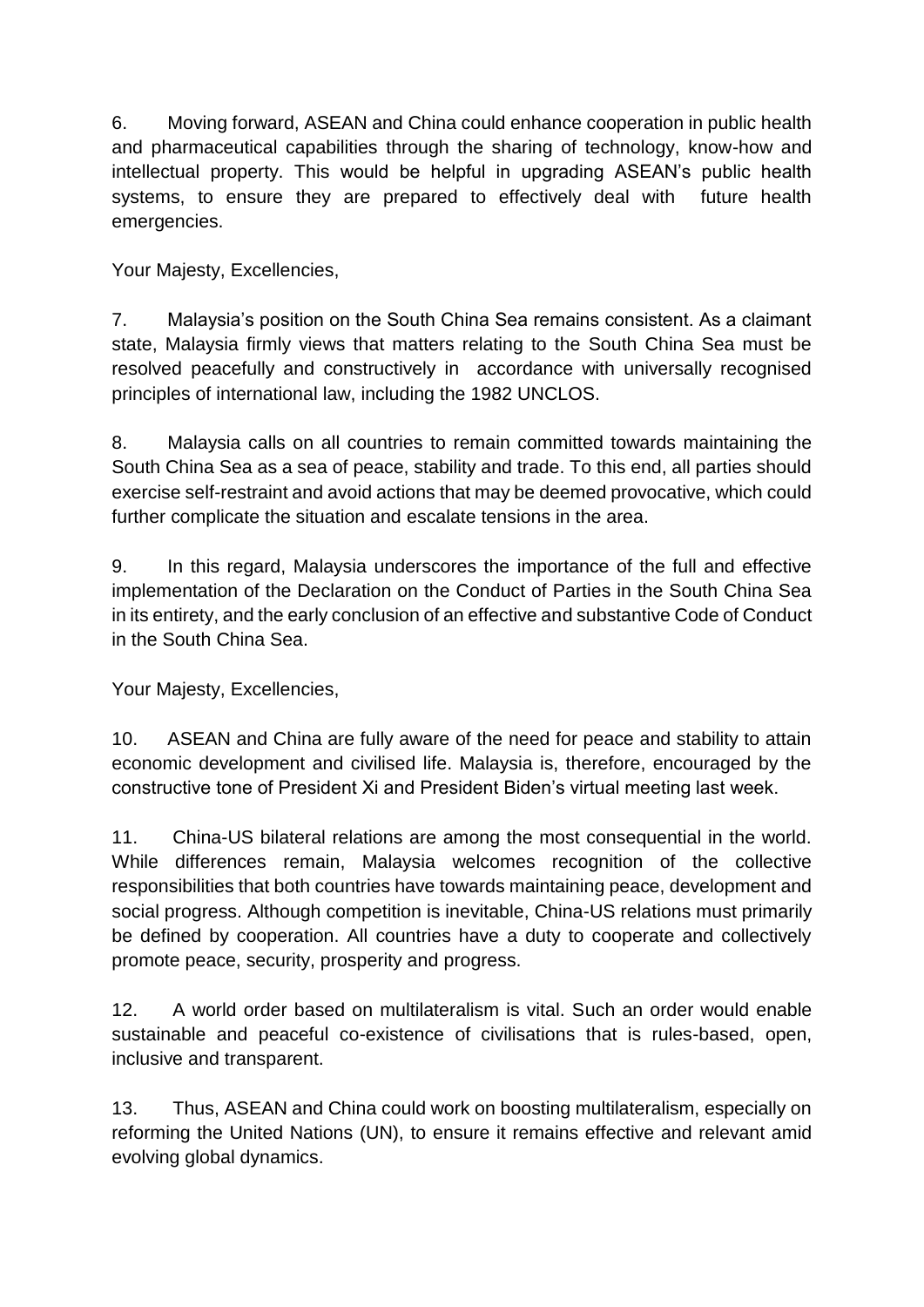14. I had called for member states to work together in the spirit of a world family during the UN General Assembly in September.

It was to address deep-rooted challenges of inequality, political stability, and global governance.

15. Recently, we have witnessed how nationalism and geo-politics rivalry shaped responses to the pandemic, including the distribution of vaccines. As a result, the world is now host to a two-track pandemic.

16. In view of this and in preparation for future pandemics, a new global health security architecture must be developed.

One that is underpinned by shared commitment, collective responsibility, transparency and accountability.

Your Majesty, Excellencies,

17. There is an urgent need to address the multiplying effects of climate change. In this regard, Malaysia aspires to achieve net-zero greenhouse gas emission by 2050 at the earliest.

18. Malaysia also welcomes commitments made by China and other parties at the COP-26 that stressed upon the need to balance between addressing climate change and the importance of socio-economic development, through the UNFCCC and Paris Agreement.

19. We applaud China's call for developed countries to fulfil their obligations by providing finance, technology transfer and capacity building to developing countries in their efforts towards addressing climate change.

Your Majesty, Excellencies,

20. Socio-economic recovery is a top priority as we move towards a post-pandemic stage. Towards this end, ASEAN and China should consolidate cooperation in digital economy, transformation and infrastructure, as well as connectivity to ensure supply chains continue to expand and remain unimpeded.

21. The full implementation of RCEP would contribute to expediting regional recovery and resilience. Malaysia remains committed to ratifying the RCEP by the end of this year. We also look forward to the upgrading of the ASEAN-China FTA which will ensure that it remains relevant to the businesses, responsive to contemporary global challenges, and forward-looking.

Your Majesty, Excellencies,